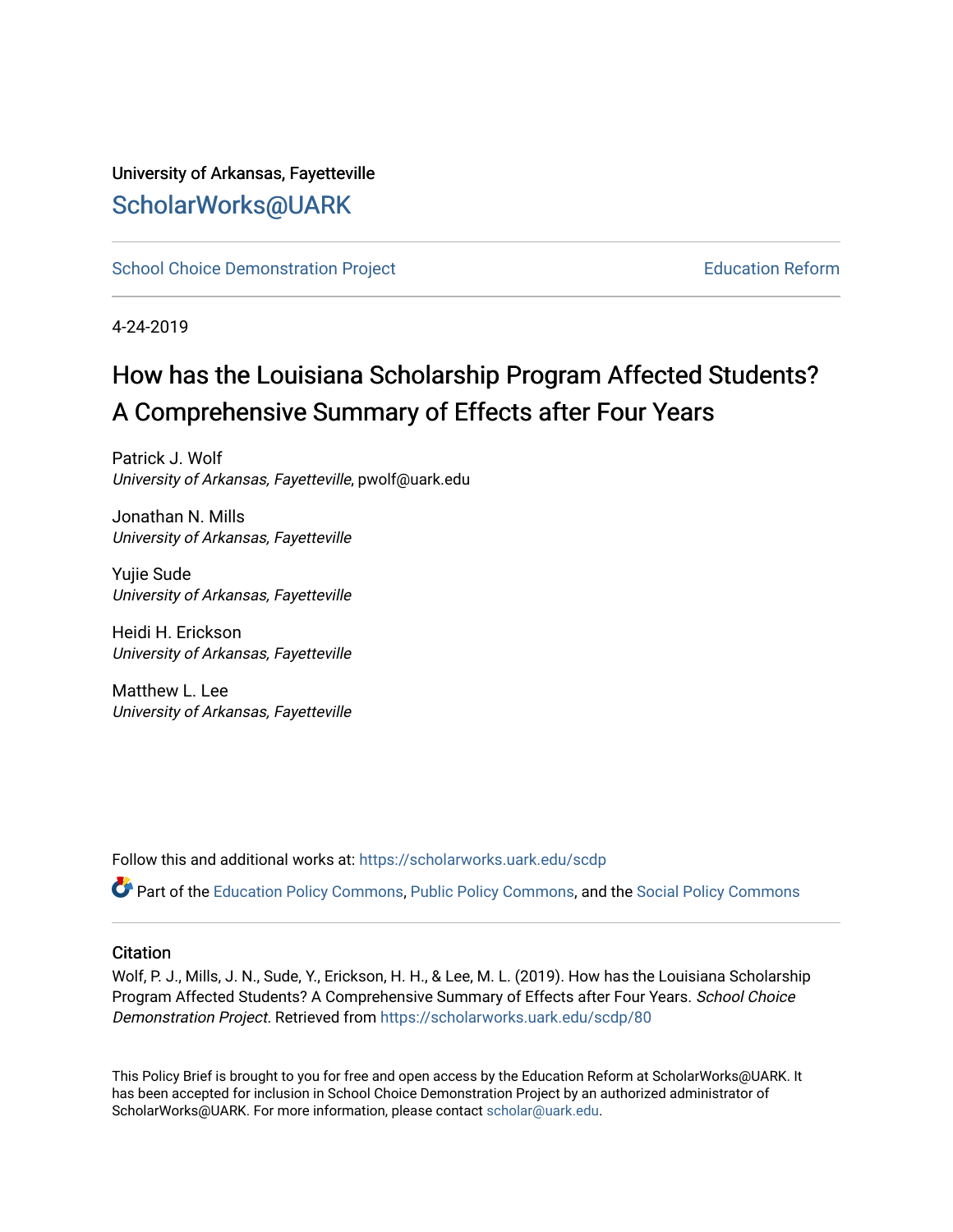## **How has the Louisiana Scholarship ProgramAffected Students?** A Comprehensive Summary of Effects after Four Years

Patrick J. Wolf University of Arkansas

Jonathan N. Mills University of Arkansas

Yujie Sude University of Arkansas

Heidi H. Erickson University of Arkansas

Matthew L. Lee University of Arkansas

**Louisiana Scholarship Program Evaluation Policy Brief School Choice Demonstration Project**

**Updated April 24, 2019**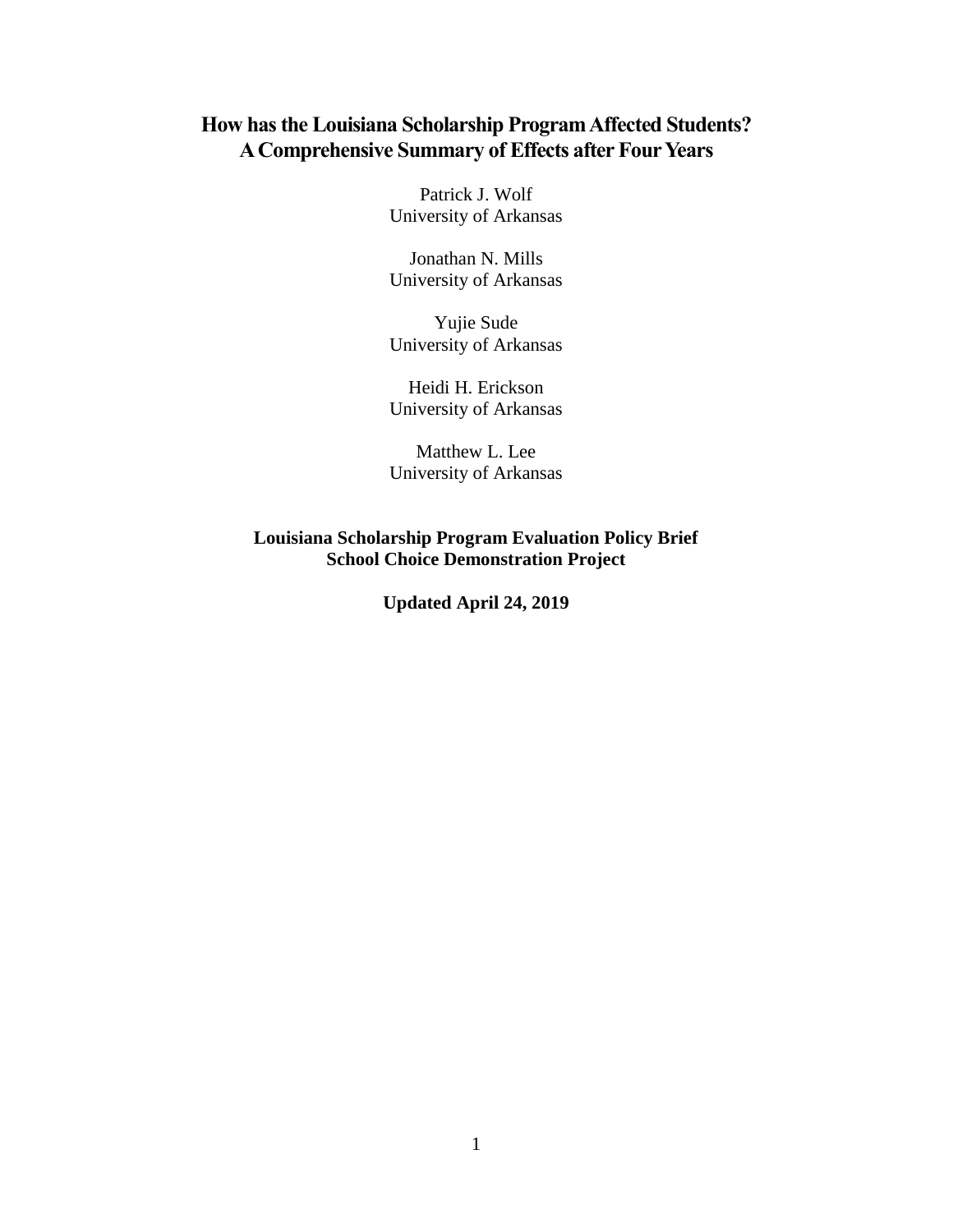School choice reforms comprise a broad category of policies aimed at improving public education through the introduction of market forces that expand customer choice and competition between schools. Here we summarize our four technical reports from the fourth and final year of research on the effects of a large statewide school voucher initiative, the Louisiana Scholarship Program (LSP), and draw the following conclusions:

- Overall, participating in the LSP had a statistically significant negative impact on student English Language Arts (ELA) and math scores across most years of the evaluation, including the fourth year, and across most samples of students studied.
- The achievement impacts of the LSP varied significantly based on the specific criterionreferenced test used and the accountability stakes attached to it. The negative test score impacts of the LSP were half as large in Year 1 when the test taken was the iLEAP, which is less aligned to the public school curriculum, than when it was the LEAP, which is more aligned. The impacts were not statistically significant in the third year of the evaluation, when no accountability stakes were assigned to the test scores.
- The achievement effects of the LSP varied based on student characteristics. African American students experienced significantly less negative impacts of voucher usage after four years relative to non-African American students.
- The achievement effects of the LSP varied based on the characteristics of the chosen schools. Students whose most-preferred schools were larger, charged higher tuition, and had longer school days experienced more favorable achievement impacts from participating in the LSP relative to their LSP peers who did not list such schools as their first choice. In some cases, test score impacts were positive and statistically significant for students choosing schools with these characteristics.
- The effects of the LSP on college enrollment rates were neutral. Students who participated in the LSP in grades 7-12 starting in the fall of 2012 enrolled in college by 2018 at a rate of 60.0 percent compared to a rate of 59.5% for members of the experimental control group. The difference of 0.5 percentage points between the two groups is not statistically significant. The results were similar for students enrolling in 2 year or 4-year colleges.
- Students applying to the LSP were disproportionately African American and low-income, compared to non-applicants. No consistent evidence indicates that the LSP is "cream skimming" or "pushing out" students based on their family social status or initial test scores. However, among LSP applicants, students with disabilities are less likely than students without disabilities to use a voucher initially.

Combined with prior evidence, these results are informative about both the specific design of voucher and other choice policies as well as how the effects of choice vary across different outcomes and contexts.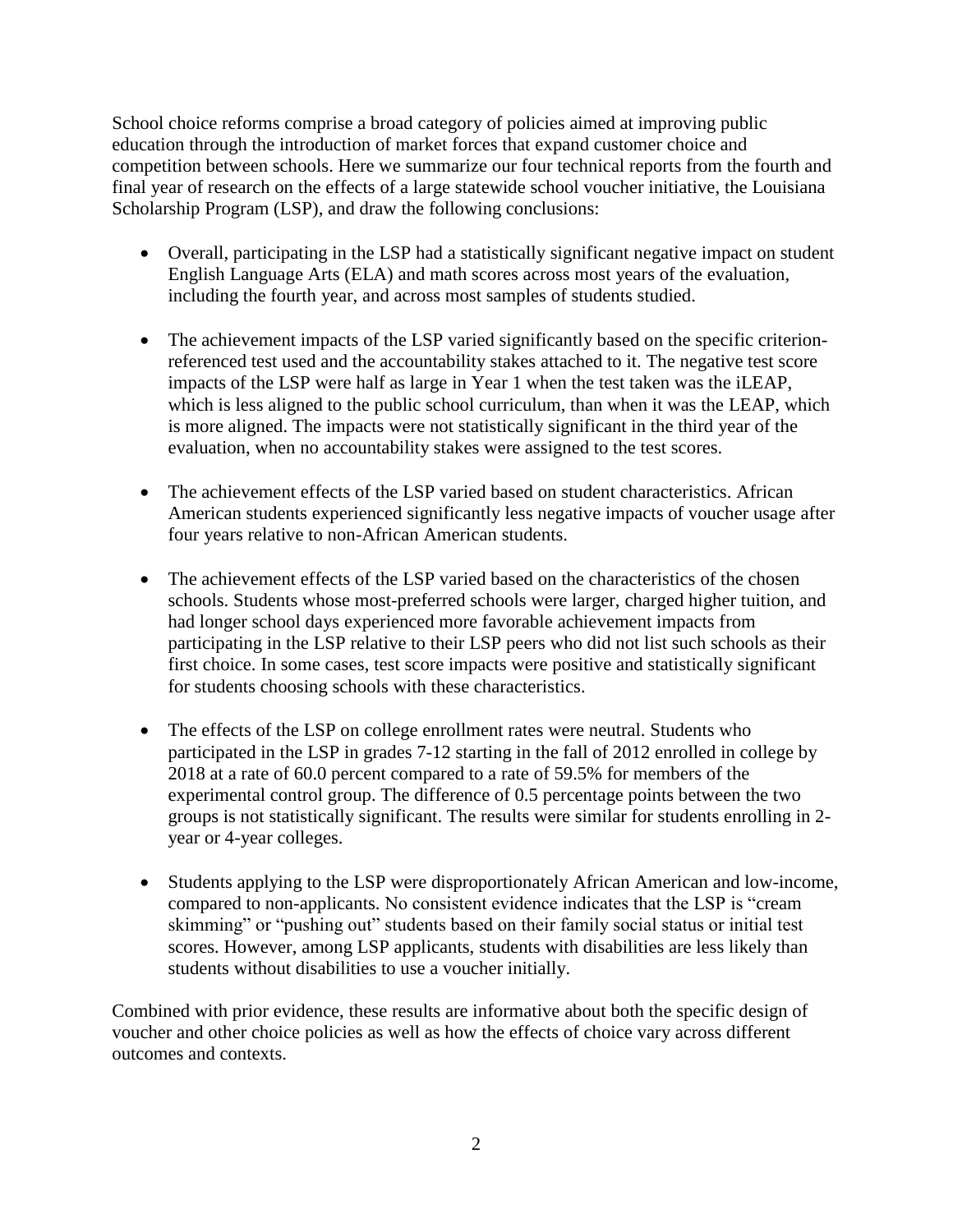#### **Introduction**

School choice has long been a subject of robust debate. Private school vouchers—programs providing public funds for students to attend K-12 private schools—tend to be the most contentious form of school choice. Over the past three years, our research team has released a series of reports examining how the LSP has affected key student and community conditions. In this brief, we summarize results from our final technical reports on the following questions:

- 1. How did LSP voucher use affect student achievement after four years?
- 2. Did the achievement effects of the LSP differ significantly based on the characteristics of the private schools preferred by students?
- 3. How did LSP voucher use affect student educational attainment?
- 4. What types of students applied to the program and used an LSP voucher initially and persistently?

## **The Louisiana Scholarship Program**

Student performance on standardized tests in Louisiana has trailed national averages for decades. In an effort to turn things around, the state began offering students publicly financed vouchers to attend private schools in New Orleans in 2008. This pilot version of the LSP was expanded statewide in 2012. A total of 9,736 students applied to the program that year, with 5,296 receiving vouchers. The program awarded 6,909 vouchers in 2017-18, a drop of 6% from its enrollment peak of 7,362 in 2015-16.

The LSP is a statewide private school voucher program available to moderate- to low-income students in low-performing public schools. To qualify, children must have family incomes at or below 250% of the federal poverty line and either be entering kindergarten or be attending a public school that was graded C, D, or F for the prior school year by the state's school accountability system. The majority of the program's first year applicants applied from outside of New Orleans. This 2012-13 LSP applicant cohort is the subject of our evaluation.

The voucher value is limited to 90% of the amount the state and local government provides in student funding to the local school system or the tuition charged by the student's chosen private school, whichever is less. Average tuition at participating private schools ranges from \$2,966 to \$8,999, with a median of \$4,925, compared to average per pupil spending of \$8,500 in Louisiana's public schools in the baseline year of 2012-13.

To participate in the program, private schools must meet certain criteria related to: enrollment, financial practices, student mobility, and the health, safety and welfare of students. Participating schools are prohibited from being selective in their enrollment of voucher students and must administer the state's accountability tests annually to voucher students in grades 3 through 8 and grade 10.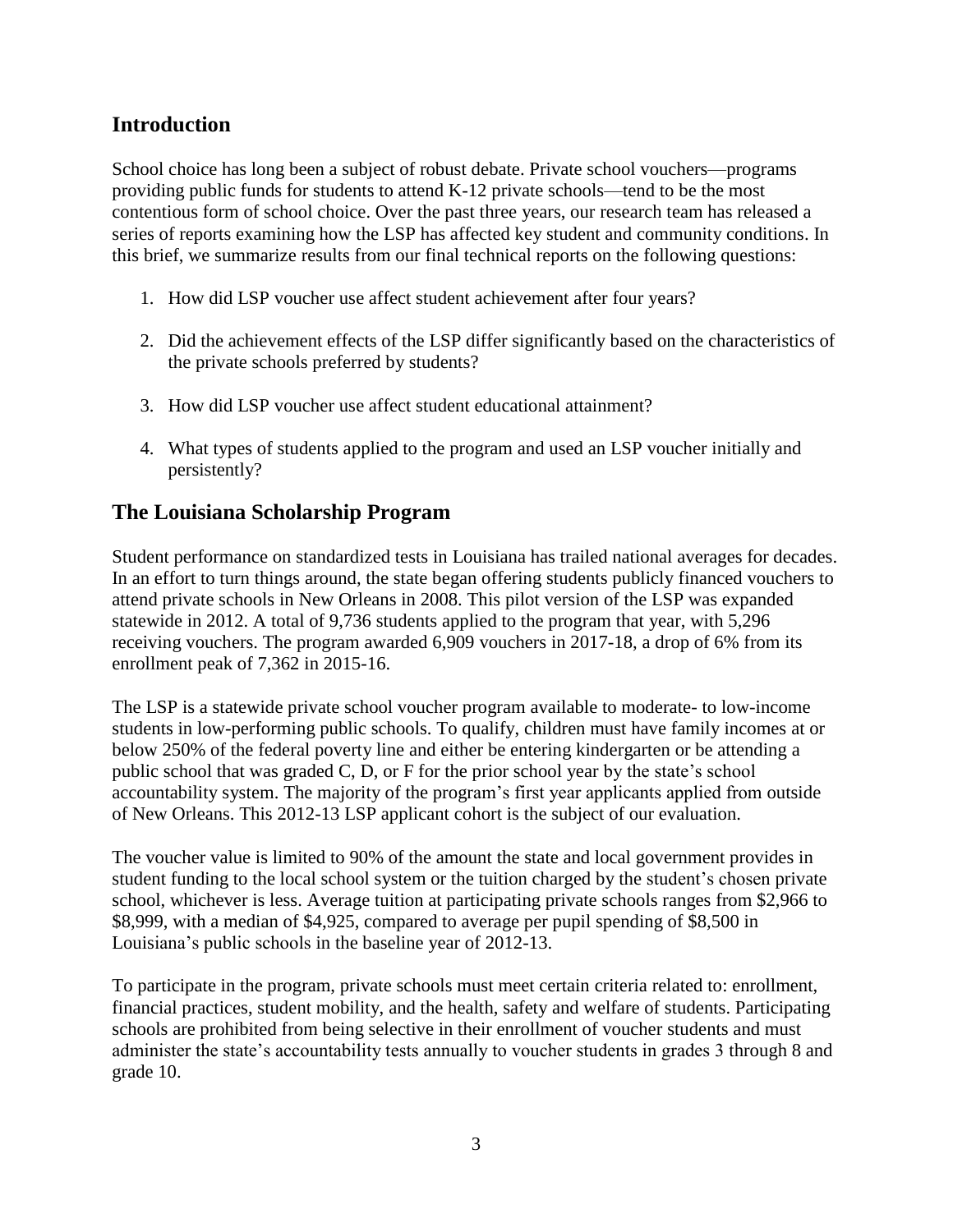Nearly 60% of applicants received vouchers for the 2012-13 school year. Of these recipients, 86% used their vouchers to enroll in private schools in the first quarter of 2012-13.

Roughly 87% of the applicants are African American, with 8% white and 3% Hispanic. Prior to applying to the LSP, students performed below the state average in ELA, math, science, and social studies by around 20 percentile points on the state accountability test. Applicants to the program in 2012-13 were concentrated in the earlier grades, with one-third entering Kindergarten through third grade.

Louisiana offers three private school choice programs in addition to the LSP. First, the state offers taxpayers a tax deduction of up to \$5,000 per child for education expenses, including private school tuition. Over 100,000 Louisianans received the deduction in 2012. Second, 1,703 Louisiana students received a scholarship from a privately-funded School Tuition Organization to attend private school through the state's Tuition Donation Rebate Program in 2017-18. Finally, the state offers a separate voucher program for students with disabilities, the School Choice Program for Certain Students with Exceptionalities (SCPCSE). Launched in 2011, the SCPCSE is intended to expand the educational options for students with unique educational needs. SCPCSE vouchers are restricted to the lesser of the private school's tuition or 50 percent of the state funds that would have been spent on the student, which means the vouchers can be worth less than an LSP voucher depending on the severity of a student's disability. In 2017-18, the average SCPCSE voucher was worth \$2,500. Eligibility is limited to parishes (a.k.a. counties) with at least 190,000 residents. The program only enrolled 394 students in the 2017-18 school year.

We are not able to evaluate the effects of these other private school choice programs on student achievement because student achievement data are not collected for their participants and two of them are small. Our evaluation is therefore limited to the LSP and does not capture the effects of the state's subsidized private school choice in general.

## **Prior findings**

One of the themes of this brief is that the voucher landscape and research are quickly evolving. In a series of reports we released in [2016](https://cpb-us-e1.wpmucdn.com/wordpressua.uark.edu/dist/9/544/files/2018/10/policy-brief-how-has-the-louisiana-scholarship-program-affected-students-1vy88h7.pdf) and [2017,](https://cpb-us-e1.wpmucdn.com/wordpressua.uark.edu/dist/9/544/files/2017/06/ERA1706-Policy-Brief-Louisiana-Scholarship-Program-170626-1vk4sdv.pdf) we focused on earlier test scores results, the effect of the program on students with disabilities, private school participation in the program, as well as results for non-academic outcomes, competitive pressures on public schools, and racial integration. From that work, we drew the following conclusions:

- Overall, participating in the LSP has no statistically significant impact on student English Language Arts (ELA) or math scores [after using an LSP voucher](https://cpb-us-e1.wpmucdn.com/wordpressua.uark.edu/dist/9/544/files/2018/10/the-effects-of-the-louisiana-scholarship-program-on-student-achievement-after-three-years-sau173.pdf) for three years. Achievement impacts varied over time. The [effects were particularly negative after the](https://journals.sagepub.com/stoken/default+domain/rny5Jru8VdKdTrgeRBkd/full)  first year [and were slightly less negative after two years.](https://journals.sagepub.com/stoken/default+domain/rny5Jru8VdKdTrgeRBkd/full)
- The subgroup of students who were lower achieving before applying to the program did show significant gains in ELA after three years of voucher usage. Students applying to lower grades demonstrated significant losses in math.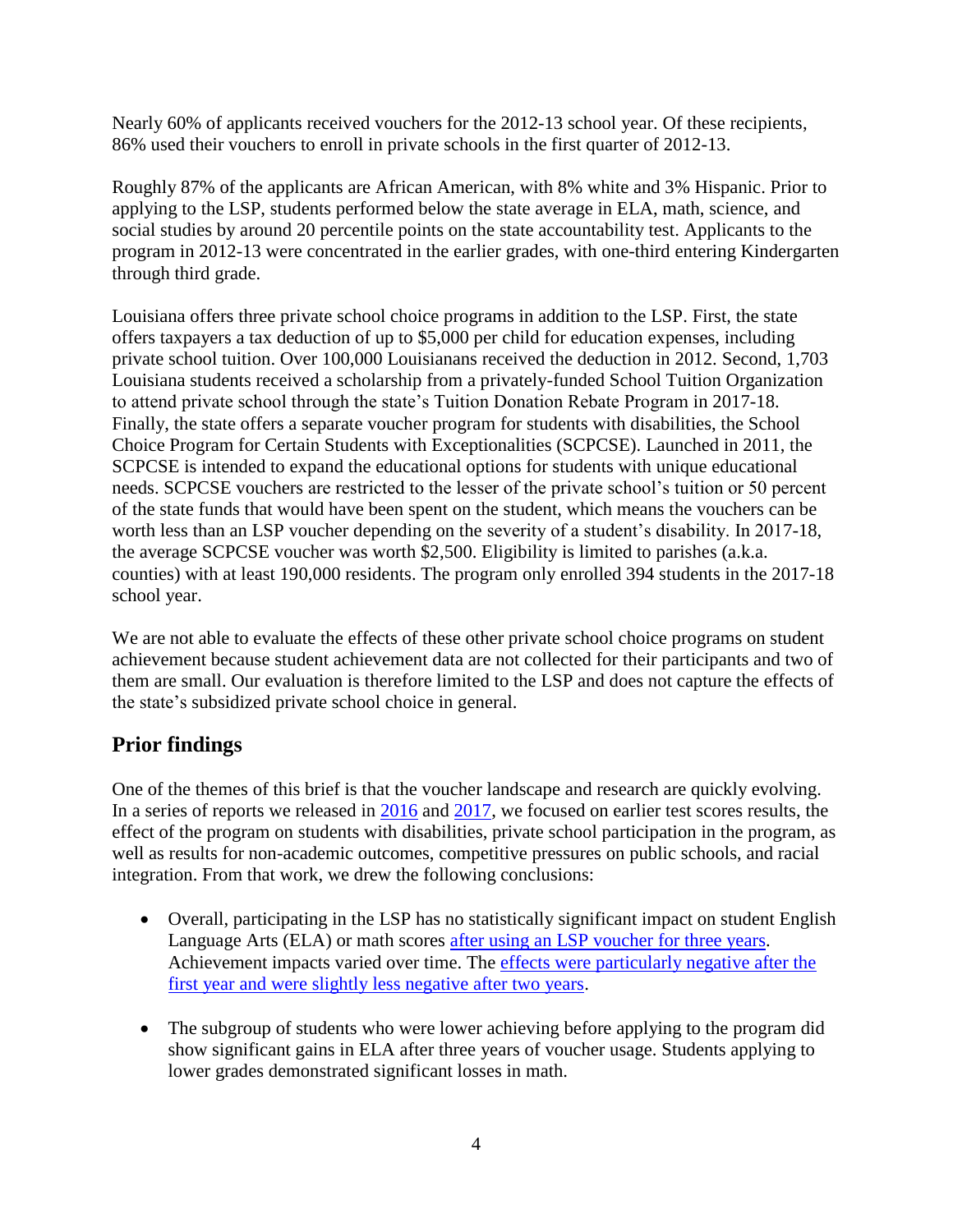- Students participating in the LSP were [less likely than their control group peers to be](https://cpb-us-e1.wpmucdn.com/wordpressua.uark.edu/dist/9/544/files/2018/10/special-education-identification-in-the-louisiana-scholarship-program-1wpgm35.pdf)  [identified as having a disability](https://cpb-us-e1.wpmucdn.com/wordpressua.uark.edu/dist/9/544/files/2018/10/special-education-identification-in-the-louisiana-scholarship-program-1wpgm35.pdf) after two or three years and were more likely to be deidentified as having a disability after two years in the program.
- The [private schools that chose to participate in the LSP](https://cpb-us-e1.wpmucdn.com/wordpressua.uark.edu/dist/9/544/files/2018/10/supplying-choice-an-analysis-of-school-participation-decisions-in-voucher-programs-in-dc-indiana-and-louisiana-2b4v28i.pdf) were disproportionately Catholic, had low tuitions that were close to the voucher amount, and served a high percentage of minority students.
- We found [no evidence that the LSP impacted students' non-academic skills,](https://papers.ssrn.com/sol3/papers.cfm?abstract_id=2738782) such as conscientiousness and grit, due in part to unreliable measures of these traits.
- [Achievement of students in Louisiana public schools facing increased competitive](https://www.mitpressjournals.org/doi/abs/10.1162/edfp_a_00286)  [pressures from the LSP](https://www.mitpressjournals.org/doi/abs/10.1162/edfp_a_00286) was either unaffected or modestly improved as a result of the program's statewide expansion in 2012-13.
- [The majority of LSP transfers improved integration in](https://journals.sagepub.com/doi/full/10.1177/0013124516643760) students' former public schools; however, LSP transfers slightly worsened integration in new private schools. The net effect of the program was positive, as more transfers helped than harmed integration, especially in districts subject to court orders for prior racial segregation.
- [The majority of public school districts in Louisiana would be squeezed, fiscally,](https://cpb-us-e1.wpmucdn.com/wordpressua.uark.edu/dist/9/544/files/2018/10/squeezing-the-public-school-districts-the-fiscal-effects-of-eliminating-the-louisiana-scholarship-program-1r1c388.pdf) if the LSP was ended and the program's students returned to traditional public schools.

Vouchers and other forms of school choice raise many questions and require comprehensive program evaluations. The research that follows builds on these earlier studies, providing one of the most comprehensive evaluations of any voucher program in the country.

These prior LSP reports and our latest set of studies all can be found at [https://scdp.uark.edu/louisiana-scholarship-program-evaluation/.](https://scdp.uark.edu/louisiana-scholarship-program-evaluation/)

## **How did LSP voucher use affect student achievement after four years?**

The first report in this series, by Jonathan Mills and Patrick Wolf, [examines how LSP voucher](https://papers.ssrn.com/sol3/papers.cfm?abstract_id=3376230)  use [affects student achievement.](https://papers.ssrn.com/sol3/papers.cfm?abstract_id=3376230) Achievement plays an important role in how the Louisiana Department of Education monitors the LSP's success, as private schools receive sanctions for continually low performance. Thus, we follow in a long tradition of evaluating the effect of school voucher programs in part by analyzing student test scores.

We determine the impact of LSP voucher use on student achievement by comparing students who received vouchers through randomized lotteries. The LSP was oversubscribed in the first year of the program and used a matching algorithm to allocate open seats in private schools to students. When LSP applicants exceeded the number of seats available in a given school, the program awarded voucher placements to that specific school by lottery. Our analysis focuses on this subset of eligible applicants whose voucher receipt was determined randomly so that any differences in outcomes between LSP awardees and non-awardees can be attributed to the program.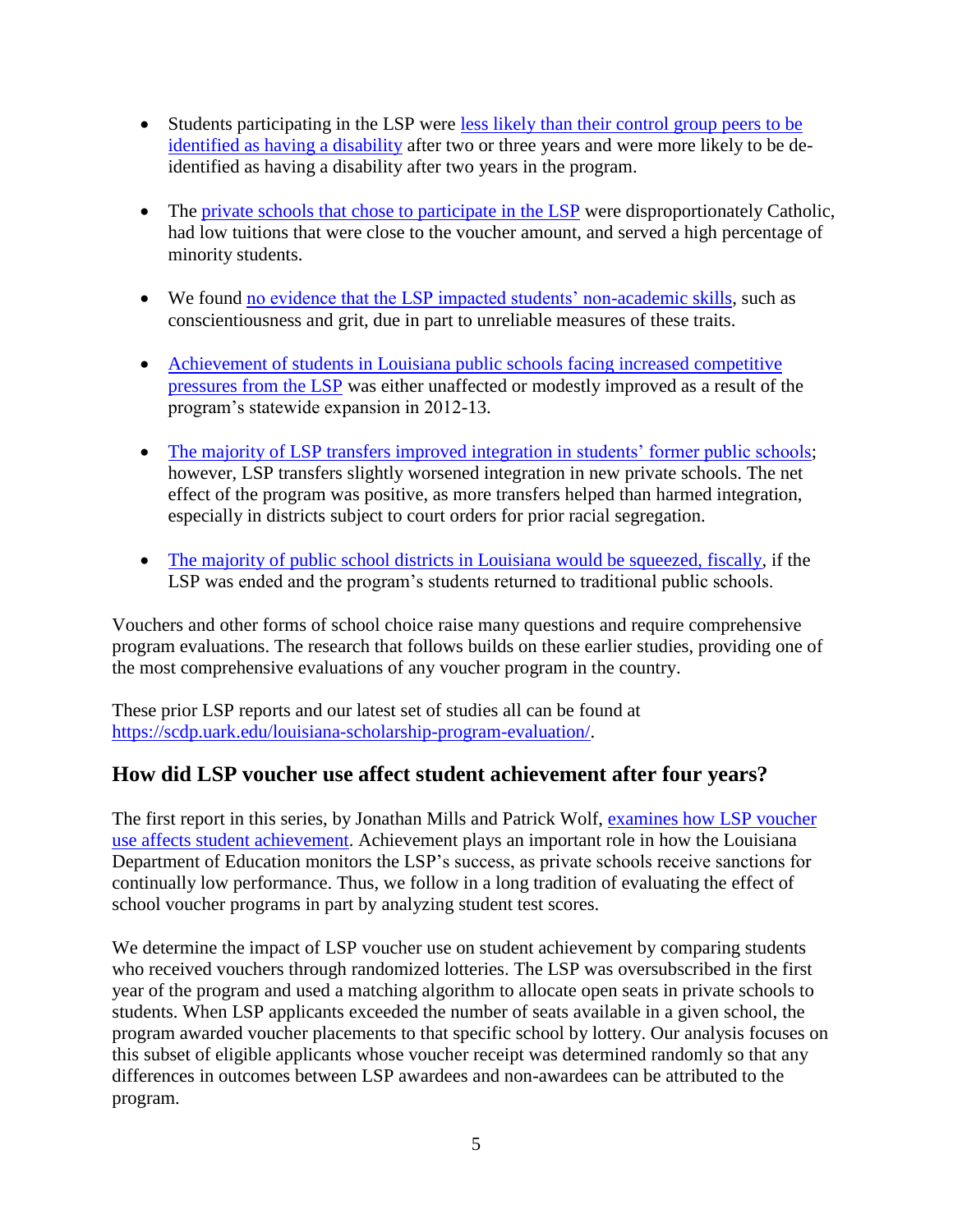We examine how the LSP effects vary over time for two samples of students: a sample restricted to students with baseline test scores (BA) and a larger sample that is not limited to students with baseline test scores (NBA). Our prior research indicates large negative impacts on ELA and math in the first year of participation that appear to diminish somewhat by Year 2 and are not statistically significant by Year 3. Figures 1 and 2 present regression estimates for ELA and math LSP effects for Years 1 through 4 for consistent samples of students in the study. Figure 1 presents results for students in the BA Sample and Figure 2 focuses on students in the larger and broader NBA Sample.



*Figure 1*. *Estimated effect of ever using an LSP Voucher over time for BA sample*.

Figure presents point estimates from fully specified models for 2011-12 (baseline) through 2015-16 for ELA and math. Results are presented for a consistent sample of students with Spring 2016 outcome data. ELA and math results are based on student achievement on the Louisiana state assessments (LAA) in 2011-12 through 2013-14, PARCC assessments in 2014-15, and LAA in 2015-16. Dashed lines represent 90% confidence intervals for the performance averages.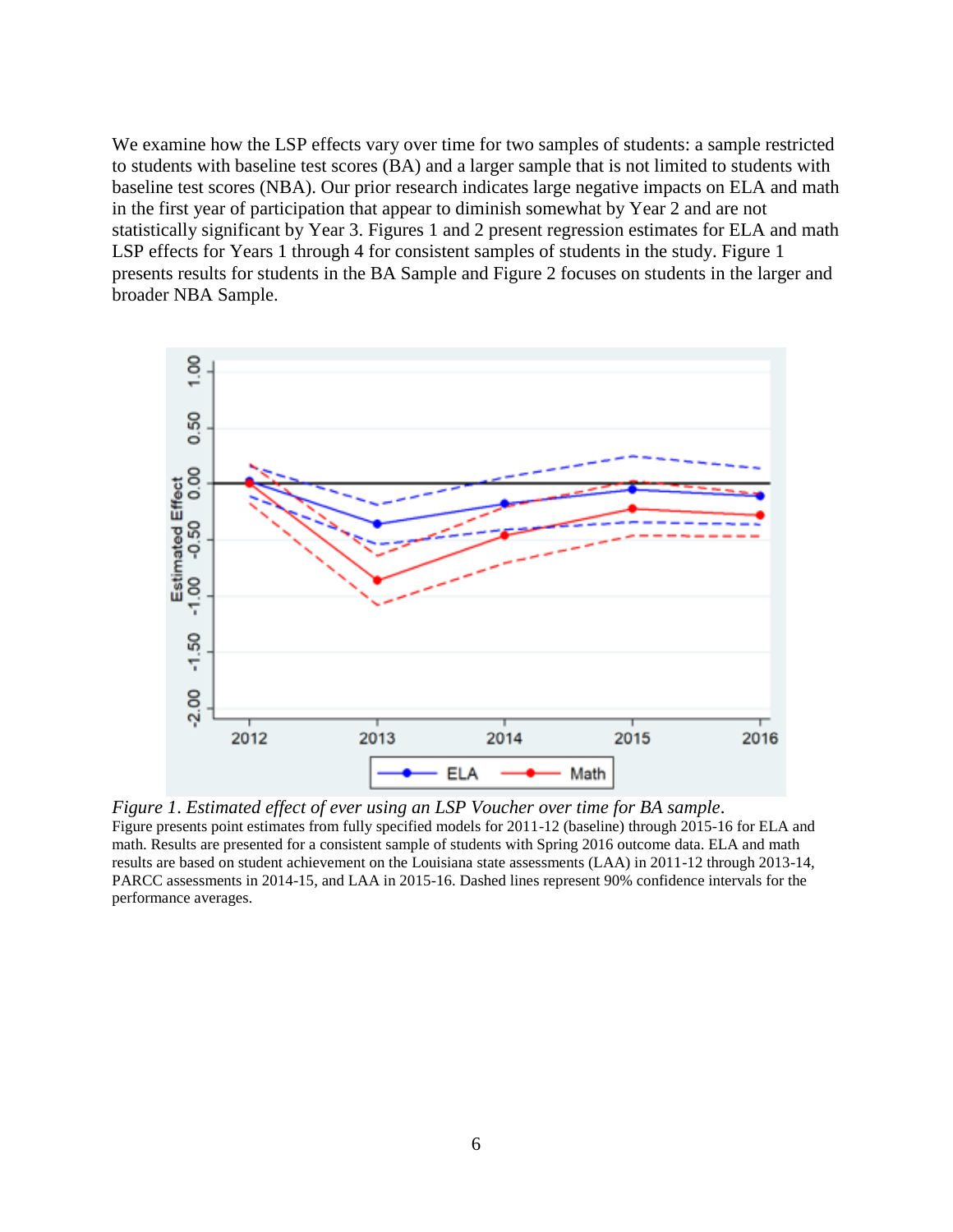

*Figure 2*. *Estimated effect of ever using an LSP Voucher over time for NBA sample*. Figure presents point estimates from fully specified models for 2013-14 through 2015-16 for ELA and math. Results are presented for a consistent sample of students with Spring 2016 outcome data. ELA and math results are based on student achievement on the Louisiana state assessments (LAA) in 2012-13 through 2013-14, PARCC assessments in 2014-15, and LAA in 2015-16. Dashed lines represent 90% confidence intervals for the performance averages.

Consistent with our prior work, we observe large declines in ELA and math performance in the first year of voucher usage that become less negative in Years 2 and 3. Effects are generally worse in math than in ELA. By Year 4, however, we observe a direction reversal for the voucher usage effect estimates. Effects are slightly more negative in magnitude in Year 4 relative to Year 3 across all tests and samples and are statistically significant for math in both samples and ELA in the NBA sample only.

In general, we do not observe consistent evidence that LSP voucher usage achievement effects differ by gender. In contrast, we do observe evidence suggesting effects were experienced differently by students of different racial backgrounds (Figure 3). The achievement effects of the LSP are generally less negative for African American students relative to students of other races and ethnicities. Previous voucher evaluations have reported similar evidence of achievement effects being relatively more favorable for African Americans. Year 4 is the first time we have observed such evidence for the LSP.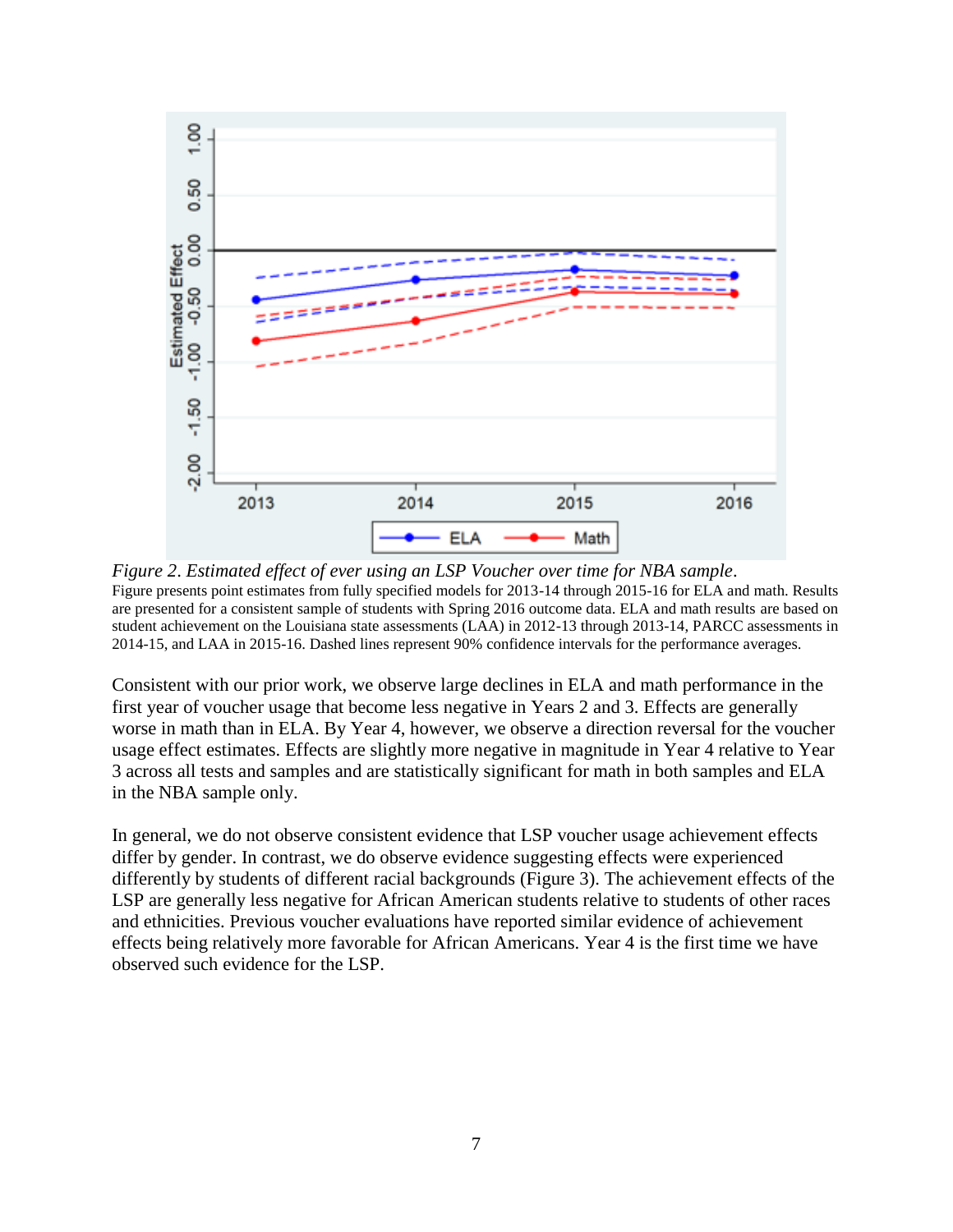

*Figure 3. Differential effects of LSP usage by race for NBA sample*. Figure presents separate estimates of the impact of ever using an LSP voucher to attend a private school between 2012-13 and 2015-16 for African American students and students of other races and ethnicities for ELA and math. Models are fully specified. \*\*\* -  $p<.01$ , \*\* -  $p<.05$ , \* -  $p<.010$ .

# **Did the achievement effects of the LSP differ significantly based on the characteristics of the private schools preferred by students?**

Some prior studies have found that the test score effects of school choice programs can vary based on key features of the specific schools that are chosen. Our study builds on this previous work with an [exploratory analysis of the variation in LSP achievement effects across 13 school](https://papers.ssrn.com/sol3/papers.cfm?abstract_id=3376234)  [characteristics in the first four years of the program.](https://papers.ssrn.com/sol3/papers.cfm?abstract_id=3376234) By Year 4, our analytic method was too imprecise to yield any clear results, so we concentrate on results from the first three years.

In general, we do not observe effect heterogeneity across school characteristics, though we find evidence suggesting students who preferred larger schools, schools with higher tuition, and schools with longer school days experienced more favorable impacts from participating in the LSP relative to their peers who did not prefer such schools (Figure 4). Students whose firstchoice private school was in the top third of the distribution for total K-12 enrollment actually experienced a positive LSP math impact in 2014-15.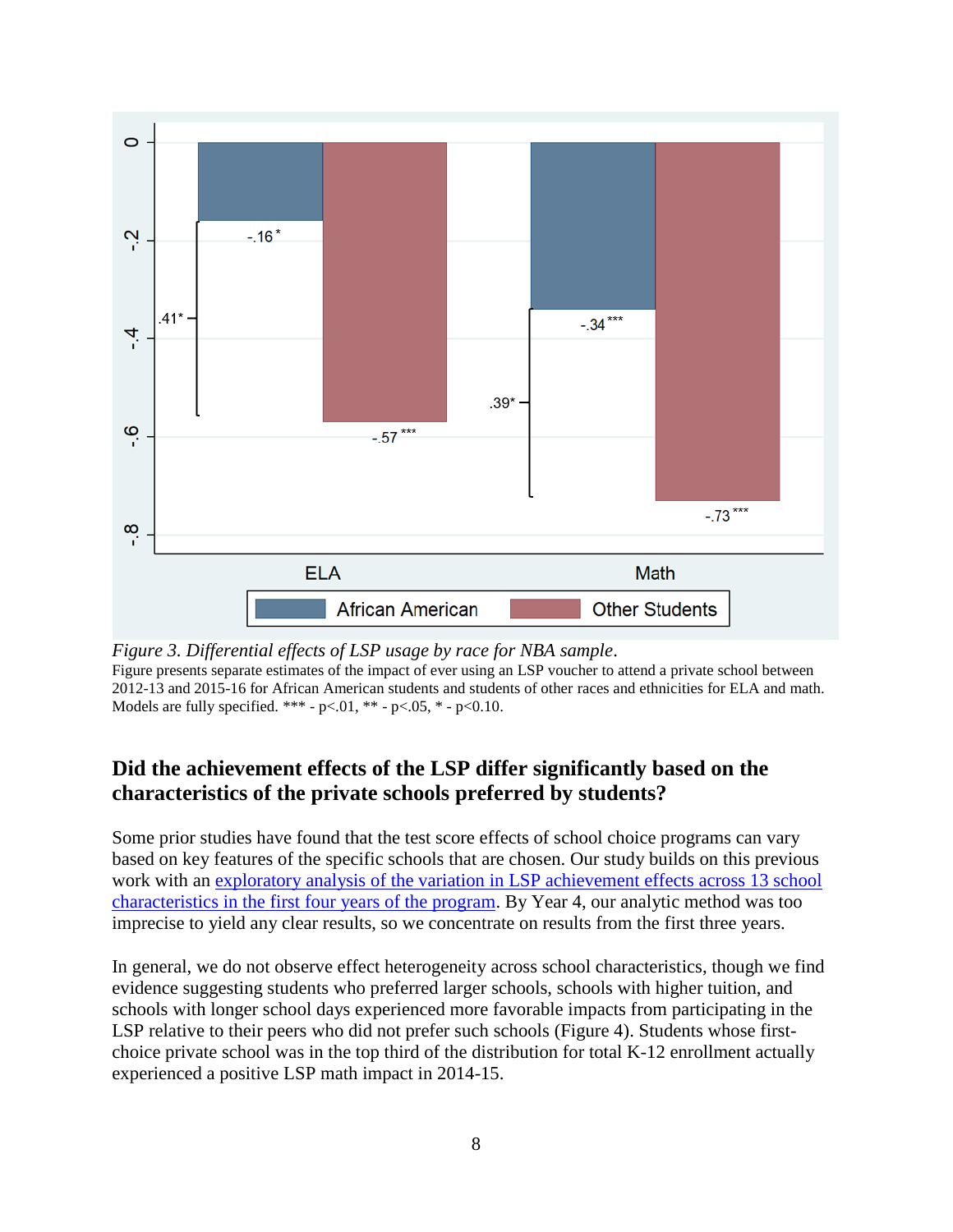

*Figure 4*. *Variation in LSP math impacts across terciles of school tuition charged, total school enrollment, and school day hours, 2012-13 through 2014-15*.

*Notes.* Figure presents point estimates from regression models for 2012-13 through 2014-15 for standardized math impacts of ever using an LSP voucher placement. Estimates in 2014-15 for tuition and school day hours, as well as 2015-16 generally, failed a reliability test and therefore are not presented. \*\*\*  $p<01$ , \*\*  $p<05$ , \*  $p<0.10$ .

Several private school characteristics did not appear to influence the achievement impacts of the LSP. These included the school's religious status, coeducational status, urbanicity, studentteacher ratio, length of school year, total instructional hours, and racial and ethnic composition.

## **How did LSP voucher use affect student educational attainment?**

How long a student remains engaged in school greatly influences his or her later life outcomes. As a result, researchers increasingly study the impacts of education programs on student rates of high school graduation and college enrollment, persistence, and completion. Too few students in our experimental sample are old enough to have graduated from college for us to examine that important outcome. However, over 1000 students who faced LSP lotteries are old enough to have enrolled in college. Did the negative test score effects of the LSP decrease their rates of collegegoing?

We find that the LSP had [no statistically significant effect on college entrance for students.](https://papers.ssrn.com/sol3/papers.cfm?abstract_id=3376236) As described in Figure 5, students who received an LSP voucher were more likely to enter college by 0.5 percentage points compared to students who did not win a voucher lottery. The estimated effect was small and statistically insignificant, with large standard errors surrounding a near-zero average effect.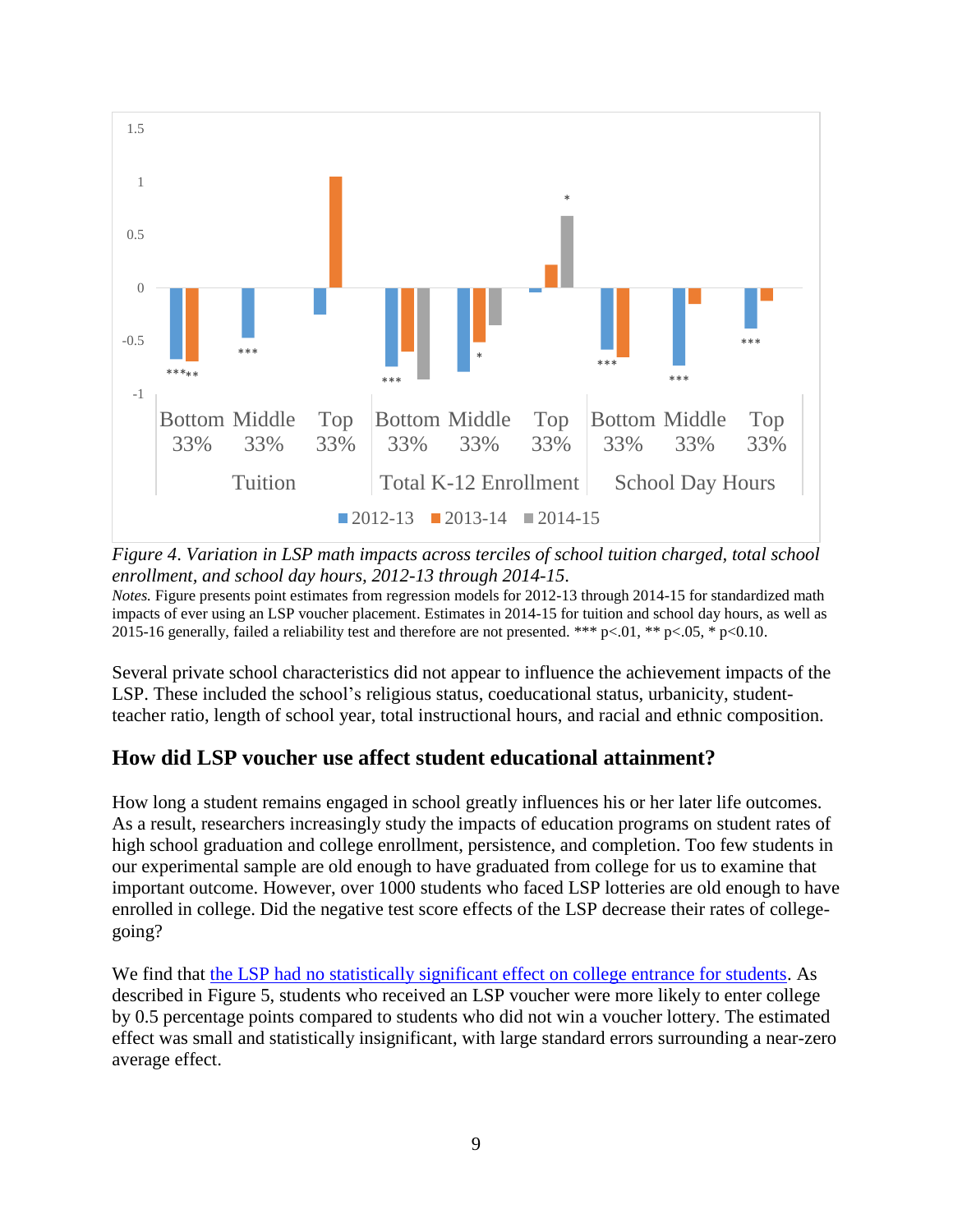

*Figure 5. Regression-adjusted college enrollment rates for students who ever used an LSP voucher and students in the control group.*

Enrollment rate is for enrolling in any two-year or four-year institution of higher education at any time between 2013 and 2018. Regression adjusted for student and family demographic characteristics.

The majority of students in the analysis enrolled in college, with 59.5% of control students and 60.0% of treatment students having entered college by 2018. That college-going rate is particularly high given that students who applied for the program came from economically disadvantaged backgrounds. These higher than average college enrollment rates could be a result of other efforts Louisiana has made to expand access to college, such as the [Taylor Opportunity](https://www.osfa.la.gov/tops_mainlink.html)  [Program for Students \(TOPS\)](https://www.osfa.la.gov/tops_mainlink.html) scholarship.

We also estimated the likelihood of participating students entering two-year or four-year institutions. We found that the LSP had no significant effect on the rate at which students chose a four-year over a two-year post-secondary institution. For four-year colleges, LSP students enrolled at a rate that was 2 percentage points higher than control students, but the difference was not statistically significant.

## **What types of students applied to the program and used an LSP voucher initially and persistently?**

Private school choice programs often are accused of failing to serve disadvantaged students. Instead, critics claim that participating private schools "skim the cream off the top" by admitting only the best students and "push out" students who are the most difficult to teach. This study tested [student selection hypotheses in the context of the Louisiana Scholarship Program \(LSP\).](https://papers.ssrn.com/sol3/papers.cfm?abstract_id=3376236)

Applicants to the program disproportionately had low test scores and came from disadvantaged populations (Table 1). We found that LSP applicants were less advantaged than their public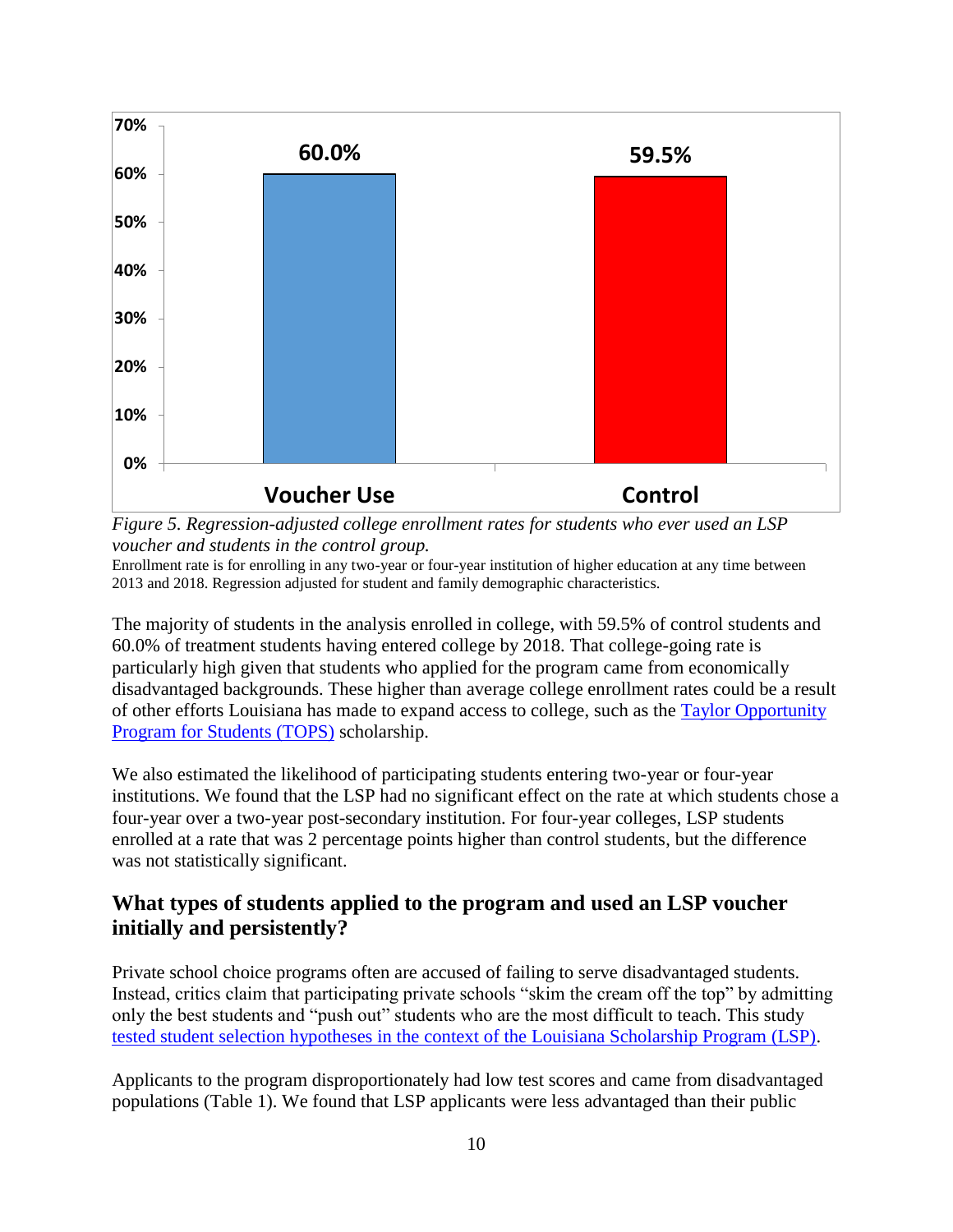school peers regarding their family social status and initial test scores. No consistent evidence indicated that the LSP is "cream skimming" or "pushing out" students based on their family social status or initial test scores. However, students with disabilities were less likely than students without disabilities to use a voucher initially. Students in districts with lower per-pupil spending and fewer charter school options also were more likely to use an LSP voucher initially and persistently.

| Characteristic                | Application | Initial | Persistent | Year 3 User v. |
|-------------------------------|-------------|---------|------------|----------------|
|                               |             | Use     | Use        | Non-applicant  |
| <b>Student</b>                |             |         |            |                |
| Low-income                    | $^{+}$      |         |            | $^{+}$         |
| African American              | $+$         |         |            | $+$            |
| Hispanic                      | $+$         |         |            |                |
| Early grades                  | $+$         |         | $^{+}$     | $+$            |
| Lower initial scores          | $+$         |         | $^{+}$     |                |
| No IEP                        |             | $^{+}$  |            |                |
| <b>NOLA Pilot</b>             |             | $^{+}$  |            |                |
| Attended magnet               |             | $^{+}$  |            |                |
| Did not attend charter        |             | $^{+}$  |            |                |
| Female                        |             |         | $^{+}$     | $+$            |
| <b>Private School</b>         |             |         |            |                |
| Lower minority enrollment     |             | $^{+}$  | $^{+}$     |                |
| Higher tuition                |             | $^{+}$  |            |                |
| Shorter distance from home    |             | $^{+}$  | $+$        |                |
| Not first-choice of student   |             |         |            |                |
| <b>Public School District</b> |             |         |            |                |
| Lower per-pupil spending      |             | $^{+}$  | $^{+}$     |                |
| Fewer charters                |             | $^{+}$  |            |                |

**Table 1. Student, private school, and public school district characteristics that influenced LSP application and voucher use**

Students with lower initial test scores were more likely to remain in the LSP than were students with higher initial test scores. Students who were placed in LSP private schools farther from their homes or that served a larger minority population were more likely to leave their LSP schools than LSP students placed in schools closer to their home or that served smaller minority populations. Finally, after all of these patterns of student selection played out, the LSP students still using vouchers after three years were more likely to have entered the program in the early grades, have a low family income, be African American, and be female than the population of non-applicants to the program.

#### **What do these results mean for private school choice?**

Before considering what these impacts mean for private school choice, it is important to realize the Louisiana Scholarship Program's uniqueness. The LSP is one of only three statewide private school choice programs that combines parental choice of school with results-based accountability driven by scores on the state test. The Indiana Scholarship Program and the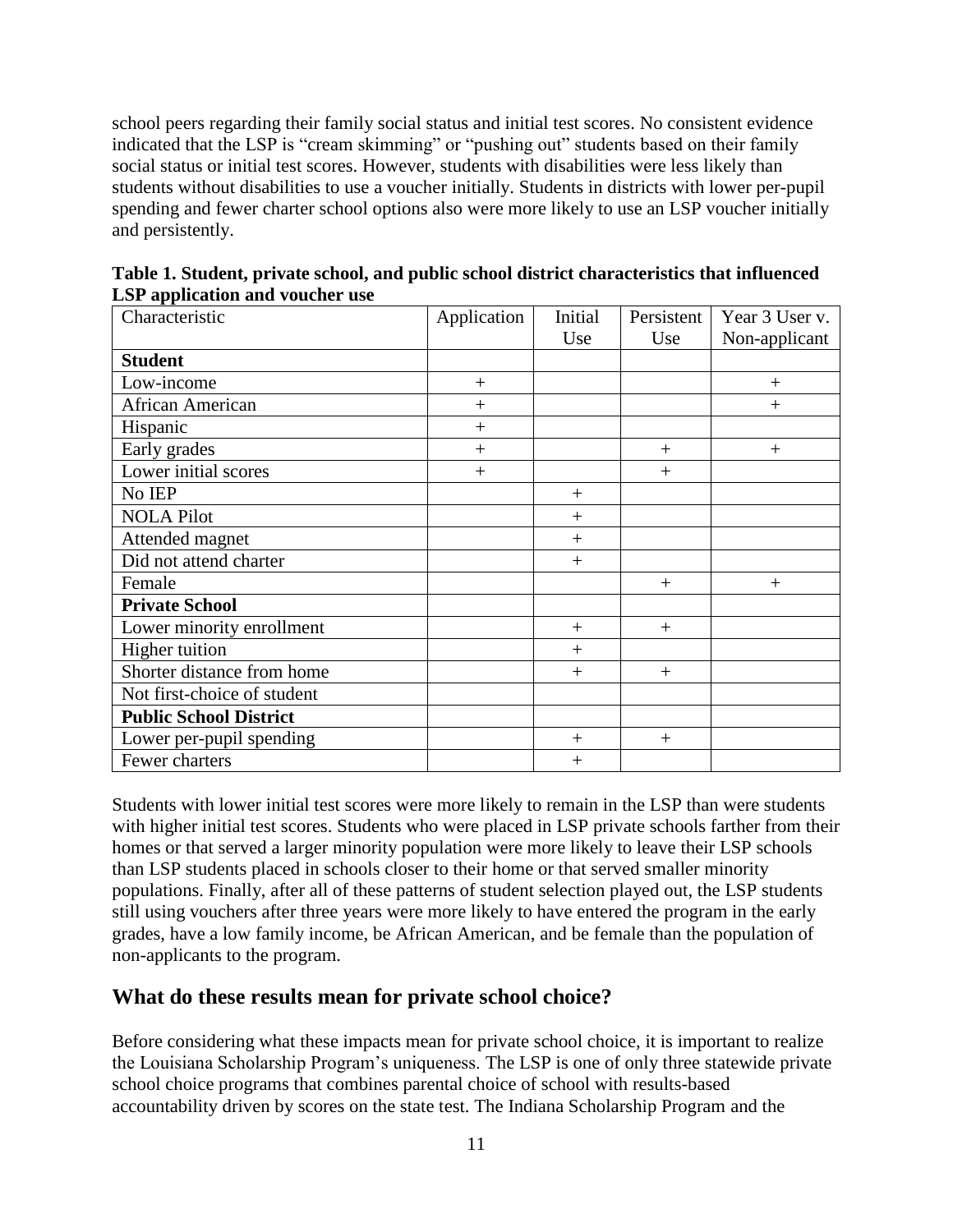Wisconsin Parental Choice Program are the other such programs. Among these programs, the LSP is the only statewide voucher program that combines that state testing requirement with an open admissions mandate for the private schools. Therefore, the results from this evaluation may not apply to the 55 other private school choice programs across the country that differ from the LSP regarding that combination of design features.

Moreover, it is important to consider the uniqueness of our analytical sample when considering the applicability of our findings. Our reports were limited to the experiences of the initial cohort of LSP applicants for the 2012-13 school year. Subsequent cohorts of program participants, all of which were much smaller than the first cohort, may have had different experiences in the LSP than the original group.

Some evidence from our reports suggests that the curricular alignment of the state test and the stakes attached to it may have influenced the pattern of LSP test score effects we found. The negative achievement impacts of the LSP were larger for grades administered the LEAP test, which is more aligned to the public school curriculum, than for grades administered the iLEAP test, which is less aligned. The negative impacts also were larger in Years 1, 2 and 4, when the state accountability test was high-stakes for the public schools, but smaller (and even insignificant in one of our samples) in Year 3, when a new state test did not count towards accountability ratings.

Moreover, in spite of scoring lower than their control group peers, especially in math, students who participated in the LSP were accepted to and enrolled in college at a rate that was statistically similar to the students who lost their LSP placement lottery. One possible explanation for those divergent results is that private schools in the LSP are teaching students content and skills that help them get accepted to college but are not measured by the state test.

While the LSP appears to have negatively impacted student scores on the state test and had little impact on the likelihood of a student attending college, there is more to this story. The transfer of almost 5,000 students out of public schools and into private schools in the first year of the program left those public schools better racially integrated. African American participants in the LSP experienced much smaller achievement losses from the program in Year 4 compared to students of other races and ethnicities, though they still experienced losses. Students whose firstchoice private schools were relatively high in school enrollment, tuition charged, and the length of the school day scored as well on the state test as their control group peers in most years and subjects, even demonstrating a positive LSP impact in math in Year 3 for students in higherenrollment LSP schools. If we think that school enrollment is a reasonable measure of parent demand, and tuition price is a rough measure of school quality, the students who won lotteries to higher-demand and higher-quality private schools in the LSP did not experience significant achievement losses, on average.

The LSP was designed to provide private school options for disadvantaged families. The evidence indicates it accomplished that goal. Program applicants were disadvantaged relative to the average Louisiana student. Their patterns of using an LSP voucher placement initially and persistently, if awarded one, provide no consistent evidence of cream-skimming or push-out on the part of the private schools. While students with disabilities were less likely to use a voucher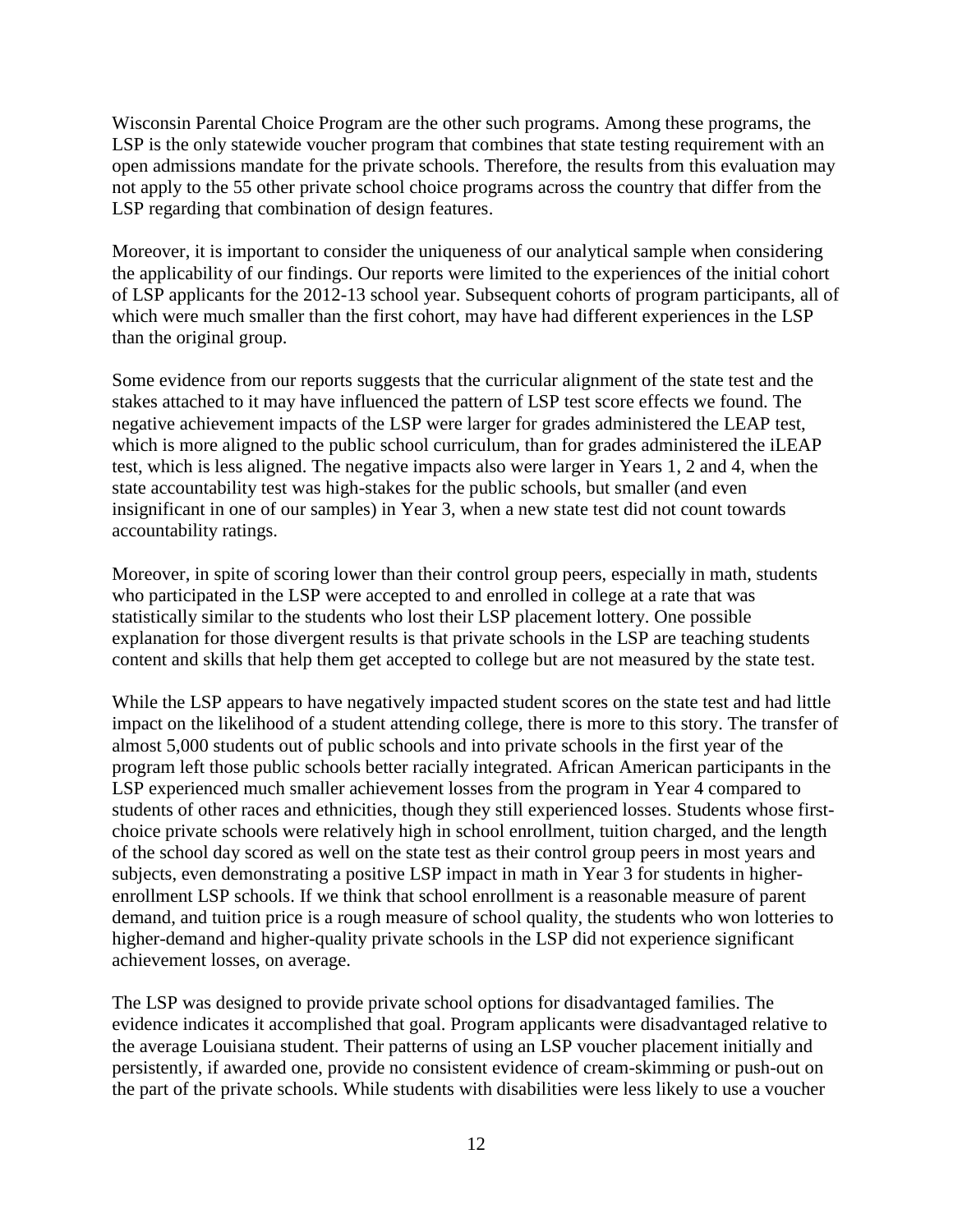if offered one, students with lower initial test scores were more likely to continue in the program through three years. Students also remained in the program longer if their district public schools received less funding and there were fewer public charter school options nearby.

Finally, it is important to remember that Louisiana is a unique context in which to launch a statewide private school voucher program. Its Elementary and Secondary School Tuition Deduction policy permits parents to deduct up to \$5,000 per child off their state taxable income for tuition and fees paid to private K-12 schools. Over 100,000 taxpayers benefited from the deduction in 2012. That tax policy makes it easier for Louisiana families to afford to send their children to private schools, and the schools themselves face no additional regulations as a result. It might be especially challenging to persuade many private schools to participate in a meanstested voucher program when their tuition-paying families already are being aided through such a generous tax deduction.

These reports conclude our longitudinal evaluation of the Louisiana Scholarship Program. We have uncovered a mix of negative, positive, and null effects of this unique private school choice program on participating students, non-participating students, and schools. We appreciated the opportunity to bring this evidence to bear on current and future public debates about private school choice in the Pelican State.

## **About the authors**

**Patrick J. Wolf** is a Distinguished Professor of Education Policy and 21<sup>st</sup> Century Endowed Chair in School Choice at the University of Arkansas in Fayetteville. He has authored, coauthored, or co-edited five books and over 150 journal articles, book chapters, and policy reports on school choice, civic values, public management, special education, and campaign finance. He received his Ph.D. in Political Science from Harvard University in 1995.

**Jonathan N. Mills** is a Senior Research Associate in the Department of Education Reform at the University of Arkansas and a Research Fellow with the Education Research Alliance for New Orleans at Tulane University. His research focuses on the effects of school choice programs on student achievement and non-academic outcomes, as well as the benefits and unintended consequences of college financial aid programs. Mills received his Ph.D. in education policy from the University of Arkansas in 2015. He additionally holds a Bachelor of Science and a Master of Arts in economics from the University of Missouri.

**Yujie Sude** is a Clinical Assistant Professor in the Economics Department at the Sam M. Walton College of Business of the University of Arkansas. She received her Ph.D. in education policy from the University of Arkansas in 2018. She additionally holds a master's degree in education economics from Beijing Normal University (China) and a Bachelor's degree in Political Science from Peking University (China). Her research interest is in K-12 education policy primarily focusing on private school choice programs in the U.S.

**Heidi H. Erickson** is a Doctoral Fellow in the Department of Education Reform at the University of Arkansas. Her research focuses on the systemic and participant effects from school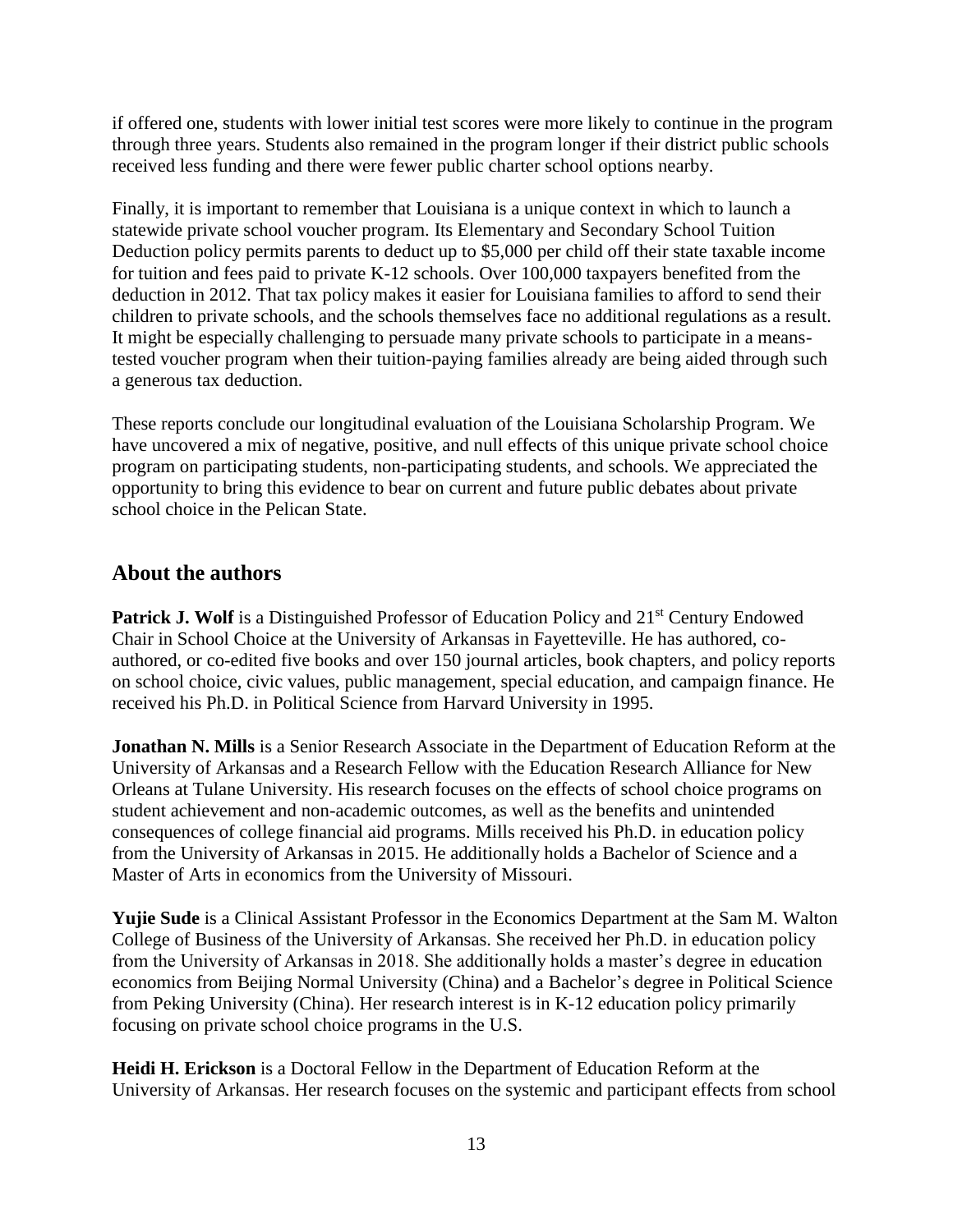choice programs, school finance, and the value of culturally enriching field trips. Erickson will graduate with her Ph.D. in Education Policy from the University of Arkansas in May 2019. She additionally holds a Bachelor of Arts in Political Science from Brigham Young University.

**Matthew H. Lee** is a Distinguished Doctoral Fellow and Research Assistant in the Department of Education Reform at the University of Arkansas. Before coming to the University of Arkansas, he taught high school history in a public charter school in Massachusetts. He graduated with honors in Political Science from Davidson College in North Carolina.

## **About the SCDP**

Housed within the Department of Education Reform at the University of Arkansas, the School Choice Demonstration Project (SCDP) is an education research center dedicated to the nonpartisan study of the effects of school choice policy. Led by Dr. Patrick J. Wolf, the SCDP's national team of researchers, institutional research partners and staff are devoted to the rigorous evaluation of school choice programs and other school improvement efforts across the country. The SCDP is committed to raising and advancing the public's understanding of the strengths and limitations of school choice policies and programs by conducting comprehensive research on what happens to students, families, schools and communities when more parents are allowed to choose their child's school. All reports from SCDP studies are available at [https://scdp.uark.edu/.](https://scdp.uark.edu/)

## **Louisiana Scholarship Program Evaluation Reports and Publications**

#### Year 4 Reports

- Sude, Y., & Wolf, P.J. (2019, April). *[Do you get cream with your choice? Characteristics of](https://papers.ssrn.com/sol3/papers.cfm?abstract_id=3376236)  [students who moved into or out of the Louisiana Scholarship Program](https://papers.ssrn.com/sol3/papers.cfm?abstract_id=3376236)*. EDRE working paper no. 2019-13. Social Science Research Network, April 23.
- Erickson, H.H., Mills, J.N., & Wolf, P.J. (2019, April). *[The effect of the Louisiana Scholarship](https://papers.ssrn.com/sol3/papers.cfm?abstract_id=3376236)  [Program on college entrance](https://papers.ssrn.com/sol3/papers.cfm?abstract_id=3376236)*. EDRE working paper no. 2019-12. Social Science Research Network, April 23.
- Lee, M.H., Mills, J.N., & Wolf, P.J. (2019, April). *[Heterogeneous impacts across schools in the](https://papers.ssrn.com/sol3/papers.cfm?abstract_id=3376234)  [first four years of the Louisiana Scholarship Program](https://papers.ssrn.com/sol3/papers.cfm?abstract_id=3376234)*. EDRE working paper no. 2019- 11. Social Science Research Network, April 23.
- Mills, J.N., & Wolf, P.J. (2019, April). *[The effects of the Louisiana Scholarship Program on](https://papers.ssrn.com/sol3/papers.cfm?abstract_id=3376230)  [student achievement after four years](https://papers.ssrn.com/sol3/papers.cfm?abstract_id=3376230)*. EDRE working paper no. 2019-10. Social Science Research Network, April 23.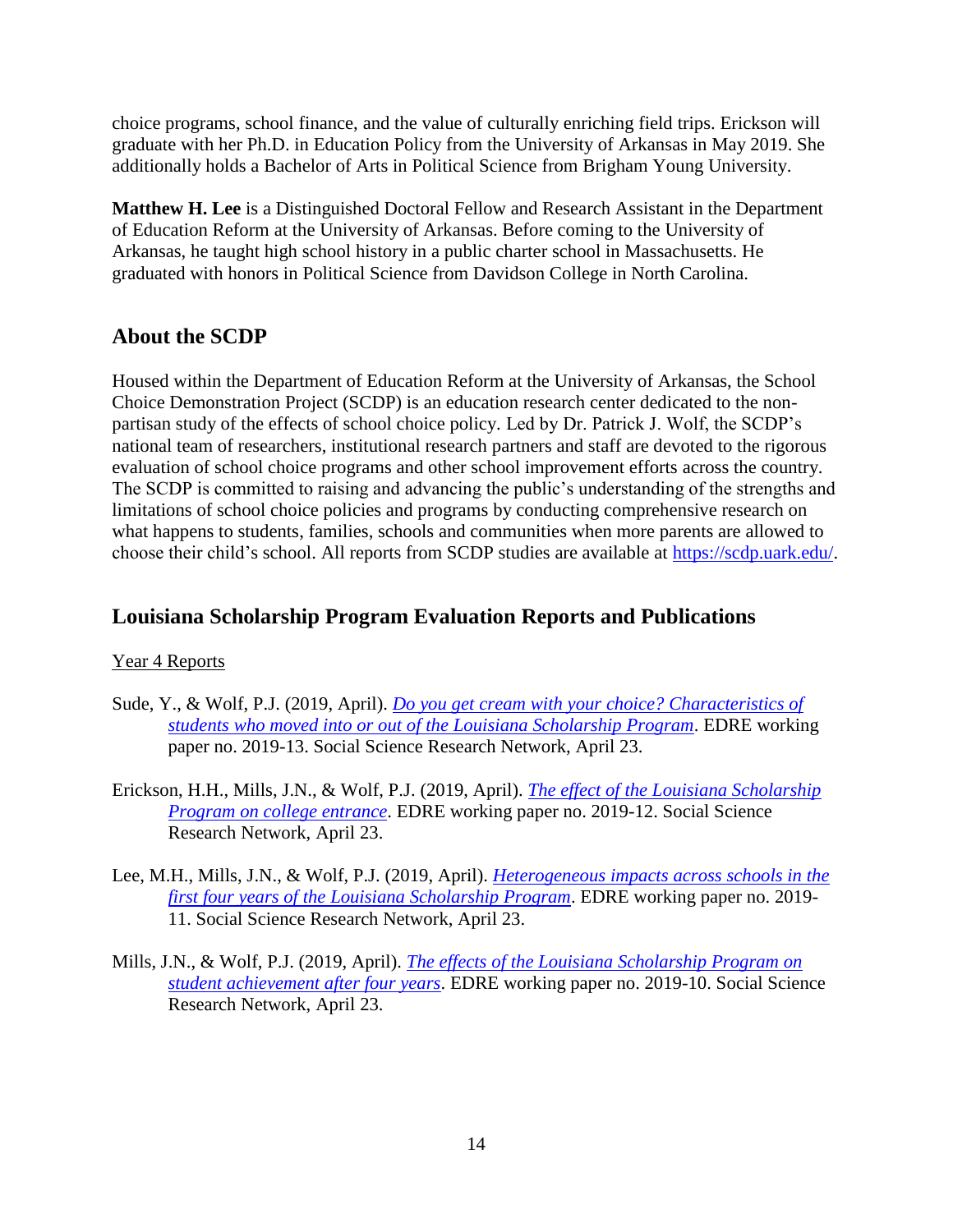#### Year 3 Reports

- Mills, J.N., & Wolf, P.J. (2017, June 26). *[How has the Louisiana Scholarship Program affected](https://cpb-us-e1.wpmucdn.com/wordpressua.uark.edu/dist/9/544/files/2017/06/ERA1706-Policy-Brief-Louisiana-Scholarship-Program-170626-1vk4sdv.pdf)  [students? A comprehensive summary of effects after three years](https://cpb-us-e1.wpmucdn.com/wordpressua.uark.edu/dist/9/544/files/2017/06/ERA1706-Policy-Brief-Louisiana-Scholarship-Program-170626-1vk4sdv.pdf)*. School Choice Demonstration Project, University of Arkansas, Fayetteville, AR.
- Mills, J.N., & Wolf, P.J. (2017, June 26). *[The effects of the Louisiana Scholarship Program on](https://cpb-us-e1.wpmucdn.com/wordpressua.uark.edu/dist/9/544/files/2018/10/the-effects-of-the-louisiana-scholarship-program-on-student-achievement-after-three-years-sau173.pdf)  [student achievement after three years.](https://cpb-us-e1.wpmucdn.com/wordpressua.uark.edu/dist/9/544/files/2018/10/the-effects-of-the-louisiana-scholarship-program-on-student-achievement-after-three-years-sau173.pdf)* School Choice Demonstration Project, University of Arkansas, Fayetteville, AR.
- Tuchman, S., & Wolf, P.J. (2017, June 26). *[Special education identification in the Louisiana](https://cpb-us-e1.wpmucdn.com/wordpressua.uark.edu/dist/9/544/files/2018/10/special-education-identification-in-the-louisiana-scholarship-program-1wpgm35.pdf)  [Scholarship Program.](https://cpb-us-e1.wpmucdn.com/wordpressua.uark.edu/dist/9/544/files/2018/10/special-education-identification-in-the-louisiana-scholarship-program-1wpgm35.pdf)* School Choice Demonstration Project, University of Arkansas, Fayetteville, AR.
- Sude, Y., DeAngelis, C., & Wolf, J.P. (2017, June 26). *[Supplying choice: An analysis of school](https://cpb-us-e1.wpmucdn.com/wordpressua.uark.edu/dist/9/544/files/2018/10/supplying-choice-an-analysis-of-school-participation-decisions-in-voucher-programs-in-dc-indiana-and-louisiana-2b4v28i.pdf)  [participation decisions in voucher programs in DC, Indiana, and Louisiana](https://cpb-us-e1.wpmucdn.com/wordpressua.uark.edu/dist/9/544/files/2018/10/supplying-choice-an-analysis-of-school-participation-decisions-in-voucher-programs-in-dc-indiana-and-louisiana-2b4v28i.pdf)*. School Choice Demonstration Project, University of Arkansas, Fayetteville, AR.

#### Year 2 Reports

- Mills, J.N., Egalite, A.J., & Wolf, P.J. (2016, February). *[How has the Louisiana scholarship](https://cpb-us-e1.wpmucdn.com/wordpressua.uark.edu/dist/9/544/files/2018/10/policy-brief-how-has-the-louisiana-scholarship-program-affected-students-1vy88h7.pdf)  [program affected students? A comprehensive summary of effects after two years](https://cpb-us-e1.wpmucdn.com/wordpressua.uark.edu/dist/9/544/files/2018/10/policy-brief-how-has-the-louisiana-scholarship-program-affected-students-1vy88h7.pdf)* (LSP Policy Brief). School Choice Demonstration Project, University of Arkansas, Fayetteville, AR.
- Mills, J.N., & Wolf, P.J. (2016, February). *[The effects of the Louisiana scholarship program on](http://www.uaedreform.org/the-effects-of-the-louisiana-scholarship-program-on-student-achievement-after-two-years/)  [student achievement after two years](http://www.uaedreform.org/the-effects-of-the-louisiana-scholarship-program-on-student-achievement-after-two-years/)* (LSP Report #1). School Choice Demonstration Project, University of Arkansas, Fayetteville, AR, published as Mills, J.N., & Wolf, P.J. (2017, February 17) [Vouchers in the bayou: The effects of the Louisiana scholarship](http://journals.sagepub.com/stoken/default+domain/rny5Jru8VdKdTrgeRBkd/full)  [program on student achievement after two years.](http://journals.sagepub.com/stoken/default+domain/rny5Jru8VdKdTrgeRBkd/full) *Education Evaluation and Policy Analysis, 20* (10), 1-21.
- Mills, J.N., Cheng, A., Hitt, C.E., Wolf, P.J., & Greene, J.P. (2016, February). *[Measures of](http://www.uaedreform.org/measures-of-student-non-cognitive-skills-and-political-tolerance-after-two-years-of-the-louisiana-scholarship-program/)  [student non-cognitive skills and political tolerance after two years of the Louisiana](http://www.uaedreform.org/measures-of-student-non-cognitive-skills-and-political-tolerance-after-two-years-of-the-louisiana-scholarship-program/)  [scholarship program](http://www.uaedreform.org/measures-of-student-non-cognitive-skills-and-political-tolerance-after-two-years-of-the-louisiana-scholarship-program/)* (LSP Report #2). School Choice Demonstration Project, University of Arkansas, Fayetteville, AR.
- Egalite, A.J., Mills, J.N., & Wolf, P.J. (2016, February). *[The impact of the Louisiana scholarship](http://www.uaedreform.org/the-impact-of-the-louisiana-scholarship-program-on-racial-segregation-in-louisiana-schools/)  [program on racial segregation in Louisiana schools](http://www.uaedreform.org/the-impact-of-the-louisiana-scholarship-program-on-racial-segregation-in-louisiana-schools/)* (LSP Report #3). School Choice Demonstration Project, University of Arkansas, Fayetteville, AR, published as Egalite, A.J., Mills, J.N., & Wolf, P.J. (2017, Spring). [The impact of targeted school vouchers on](https://journals.sagepub.com/doi/full/10.1177/0013124516643760)  [racial stratification in Louisiana schools.](https://journals.sagepub.com/doi/full/10.1177/0013124516643760) *Education and Urban Society*, *49*(3), 271-296, also published as Egalite, A.J., & Mills, J.N. (2014, Winter). [The Louisiana Scholarship](https://educationnext.org/files/ednext_XIV_1_egalite.pdf)  [Program: Contrary to Justice Department claims, student transfers improve racial](https://educationnext.org/files/ednext_XIV_1_egalite.pdf)  [integration.](https://educationnext.org/files/ednext_XIV_1_egalite.pdf) Education Next, 14(1), 66-69.